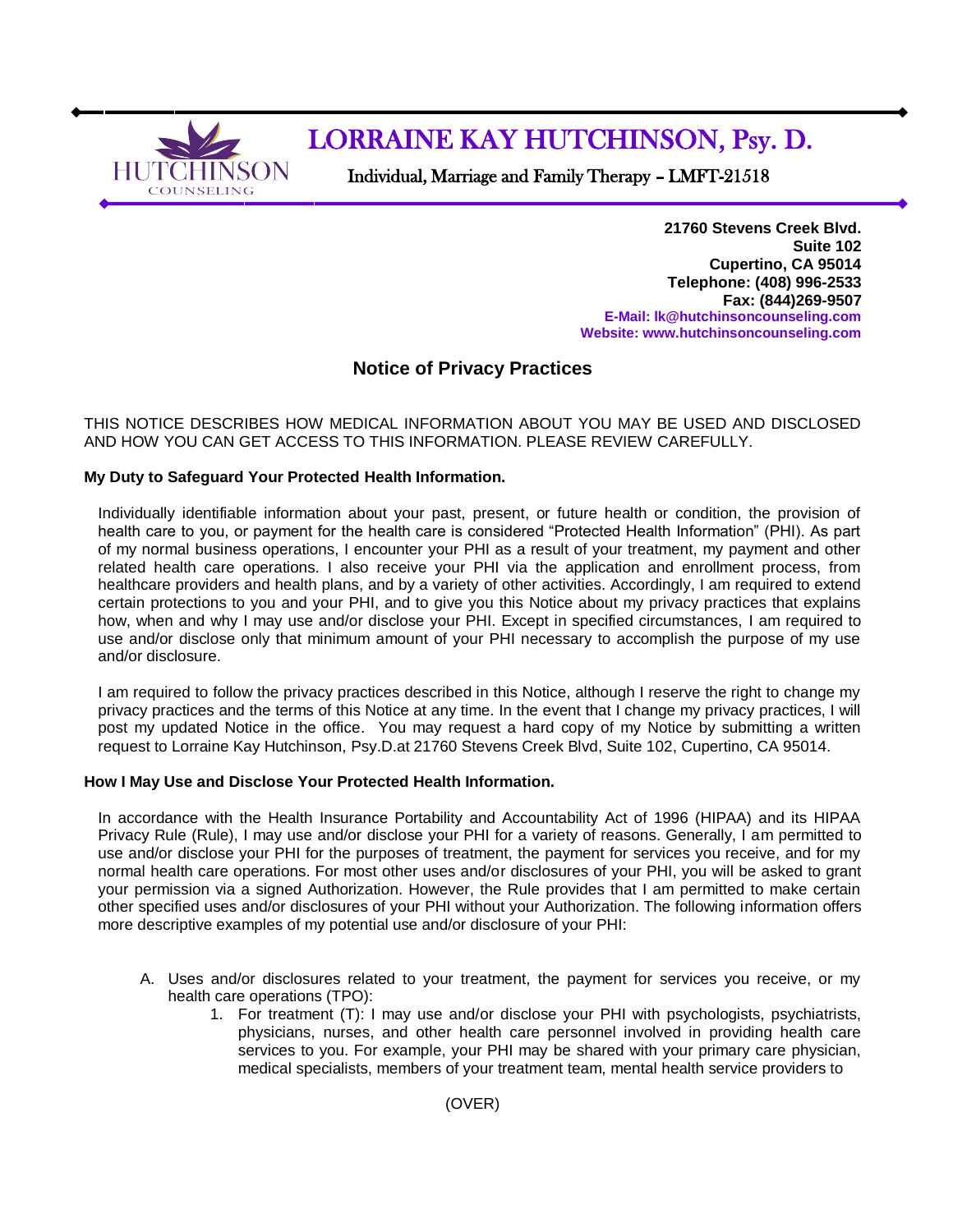whom you are referred, and other similarly situated health care personnel involved in your treatment.

- 2. For payment (P): I may use and/or disclose your PHI for billing and collection activities and related data processing; for actions by a health plan or an insurer to obtain premiums or to determine or fulfill its responsibilities for coverage and the provision of benefits under its health plan insurance agreement; to make determinations of eligibility or coverage, adjudication or the subrogation of health benefit claims; for medical necessity and appropriateness of care reviews, utilization review activities; and related payment activities so that individuals involved in delivering health services to you may be properly compensated for the services they have provided.
- 3. For health care operations (O): I may use and/or disclose your PHI in the course of operating the various business functions of my office. For example, I may use and/or disclose your PHI to evaluate the quality of mental health services provided to you; develop clinical guidelines; contact you with information about treatment alternatives or communications in connection with your case management or care coordination; to review the qualifications and training of health care professionals; for medical review, legal services, and auditing functions; and for general administrative activities such as customer service and data analysis.
- 4. Appointment reminders: Unless you request that I contact you by other means, the Rule permits us to contact you regarding appointment reminders and other similar materials to you.
- B. Uses and/or disclosures requiring your Authorization: Generally, my use and/or disclosure of your PHI for any purpose that falls outside of the definitions of treatment, payment and health care operations identified above will require your signed Authorization. The Rule does not grant us permission for certain specified uses and/or disclosures of your PHI that fall outside of the treatment, payment and health care operations definitions as itemized below. However, for all other uses and/or disclosures of your PHI by any other person or entity, you retain the power to grant your permission via your signed Authorization. Additionally, if you grant your permission for such use and/or disclosure of your PHI, you retain the right to revoke your Authorization at any time except to the extent that I have already undertaken an action in reliance upon your Authorization.
- C. Use and/or disclosures not requiring your Authorization: The Rule provides that I may use and/or disclose your PHI without your Authorization in the following circumstances:
	- 1. When required by law: I may use and/or disclose your PHI when existing law requires that I report information including each of the following areas:
	- 2. Reporting abuse, neglect or domestic violence: I may use and/or disclose your PHI of suspected victims of abuse, neglect, or domestic violence including reporting the information to social service or protective services agencies.
	- 3. Public health activities: I may use and/or disclose your PHI to prevent or control the spread of disease or other injury, public health surveillance or investigations, reporting adverse events with respect to food, dietary supplements, product defects and other related problems to the Food and Drug Administration, medical surveillance of the workplace or to evaluate whether or not you have a work-related illness or injury, in order to comply with Federal or state law.
	- 4. Health oversight activities: I may use and/or disclose your PHI to designated activities and functions including audits, civil, administrative, or criminal investigations, inspections, licensure or disciplinary actions, or civil, administrative, or criminal proceedings or actions, or other activities necessary for appropriate oversight of government benefit programs.
	- 5. Judicial and administrative proceedings: I may use and/or disclose your PHI in response to an order of a court or administrative tribunal, a warrant, subpoena, discovery request, or other lawful process.
	- 6. Law enforcement activities: I may use and/or disclose your PHI for the purpose of identifying or locating a suspect, fugitive, material witness, or missing person, or reporting crimes in emergencies, or reporting a death.
	- 7. Relating to decedents: I may use and/or disclose the PHI of an individual's death to coroners, medical examiners and funeral directors.
	- 8. For research purposes: In certain circumstances, and under the supervision of an Internal Review Board, I may disclose your PHI to assist in medical/psychiatric research.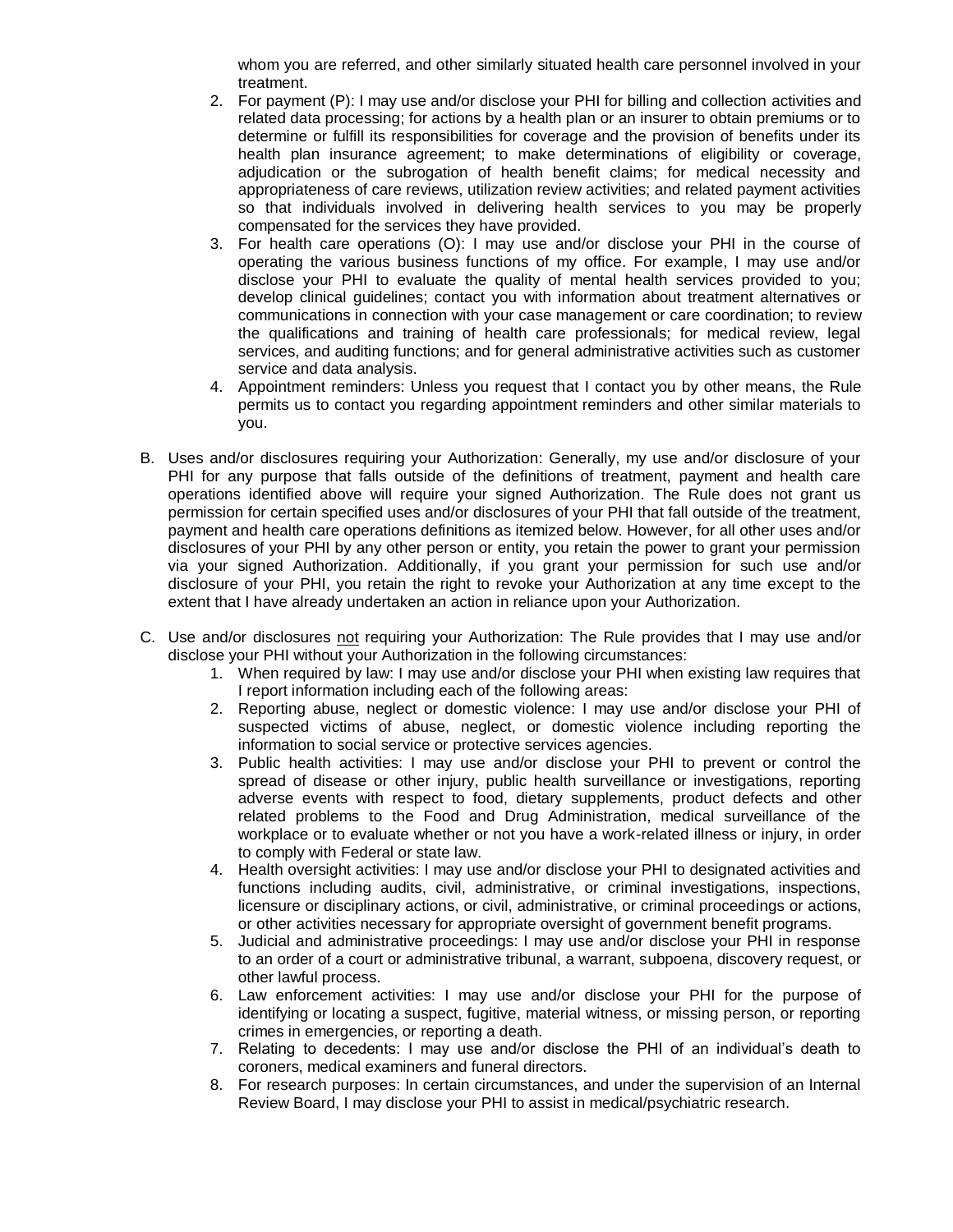- 9. To avert a serious threat to health or safety: I may use and/or disclose your PHI in order to avert a serious threat to health or safety.
- 10. For specific government functions: I may use and/or disclose the PHI of military personnel and veterans in certain situations. Similarly, I may disclose the PHI of inmates to correctional facilities in certain situations. I may also disclose your PHI to governmental programs responsible for providing public health benefits, and for workers' compensation. Additionally, I may disclose your PHI, if required, for national security reasons.
- D. Uses and/or disclosures requiring you to have an opportunity to object: I may disclose your PHI in the following circumstances if I inform you about the disclosure in advance and you do not object. However, if there is an emergency situation and you cannot be given an opportunity to object, disclosure may be made if it is consistent with any prior expressed wishes and disclosures is determined to be in your best interests. You must be informed and given an opportunity to object to further disclosure as soon as you are able to do so.
	- 1. To families, friends or others involved in your care: I may share your PHI with those people directly involved in your care, or payment for your care. I may also share your PHI with these people to notify them about your location, general condition, or death.

## **Your Rights Regarding Your Protected Health Information (PHI).**

The HIPAA Privacy Rule grants you each of the following individual rights:

- A. The right to view and obtain copies of Your PHI. In general, you have the right to view your PHI that is in my possession or to obtain copies of it. You must request it in writing. If I do not have your PHI, but I know who does, I will advise you how you can obtain it. You will receive a response from me within 30 days of my receiving your written request. Under certain circumstances, I may deny your request. If your request is denied, you will be given in writing the reasons for the denial. I will also explain your right to have my denial reviewed. If you ask for copies of your PHI, I will charge you not more than \$.25 per page. I may see fit to provide you with a summary or explanation of the PHI, but only if you agree in advance to it, as well as to the cost.
- B. The right to request limits on uses and disclosures of your PHI. You have the right to ask that I limit how I use and disclose you PHI. While I will consider your request, I am not legally bound to agree. If I do agree to your request, I will put those limits in writing and abide by them except in emergency situations. You do not have the right to limit the uses and disclosures that I am legally require or permitted to make.
- C. The right to choose how I send your PHI to you. It is your right to ask that your PHI be sent to you at an alternate address or by an alternate method, e.g., email. I am obliged to agree to your request providing that I can give you the PHI in the format you requested, without undue inconvenience.
- D. The right to get a list of the disclosures I have made. You are entitled to a list of disclosures of your PHI that I have made. The list will not include uses or disclosures to which you have already consented, e.g., those for treatment, payment, or health care operations, sent directly to you or to your family; neither will the list include disclosures made for national security purposes, to corrections or law enforcement personnel, or disclosures made before April 15, 2003. After April 15, 2003, disclosure records will be held for six years. I will respond to your request for an accounting of disclosures within 60 days of receiving your request. The list I provide to you will include disclosures made in the previous six years (the first six-year period being 2003-2009) unless you indicate a shorter period. The list will include the date of the disclosure, to whom PHI was disclosed (including their address if known), a description of the information disclosed, and the reason for the disclosure. I will provide the list to you at no cost, unless you make more than one request in the same year, in which case I will charge you a reasonable sum based on a set fee for each additional request.
- E. The right to amend Your PHI. If you believe that there is some error in your PHI or that important information has been omitted, it is your right to request that I correct the existing information or add the missing information. Your request and the reason for the request must be made in writing. You